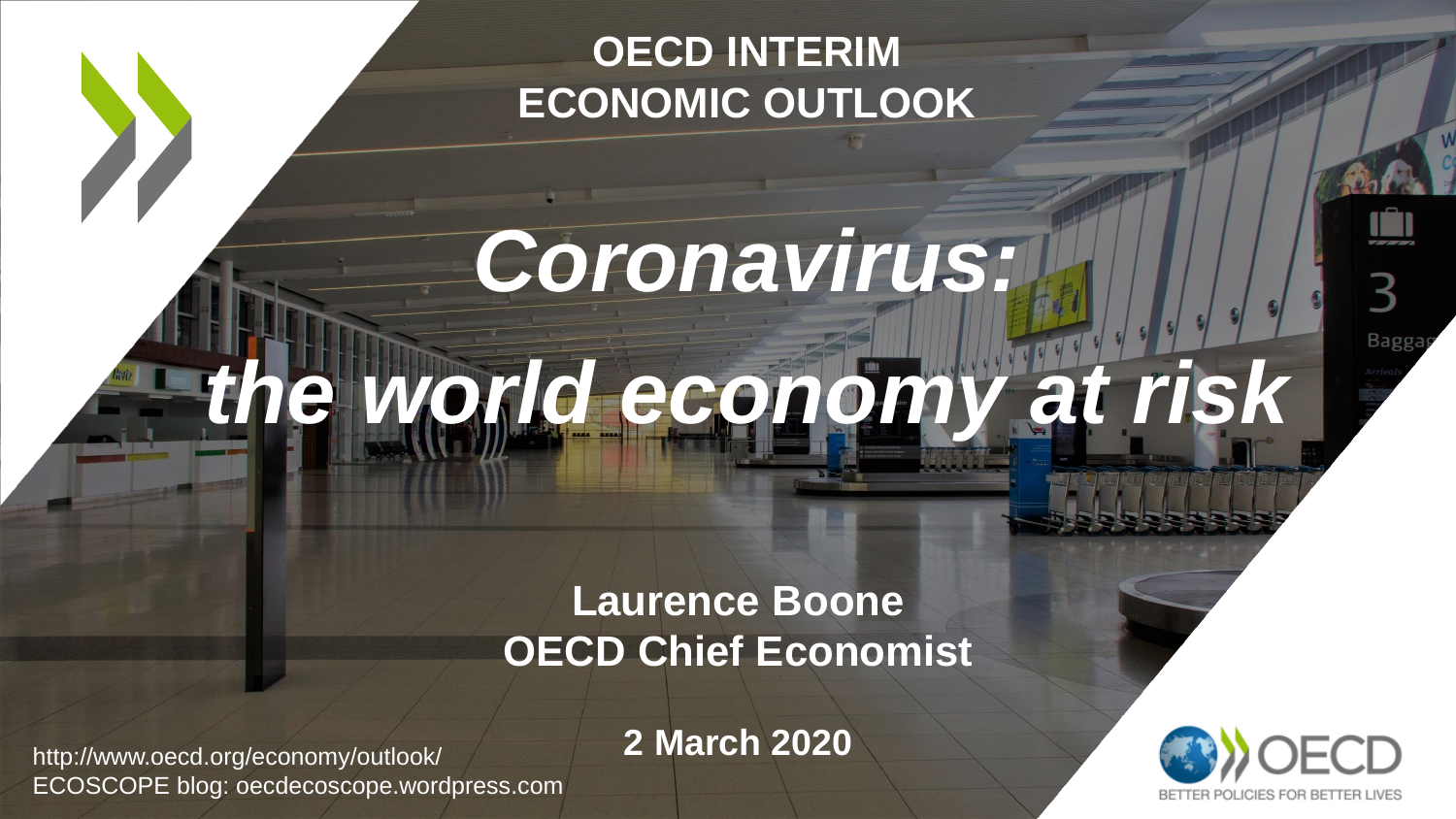# **The economic situation was stabilising before Covid-19**

#### **GDP growth**

*%, year-on-year*

#### ■ 2019 ■ 2020 projection  $\Diamond$  2020: November projection

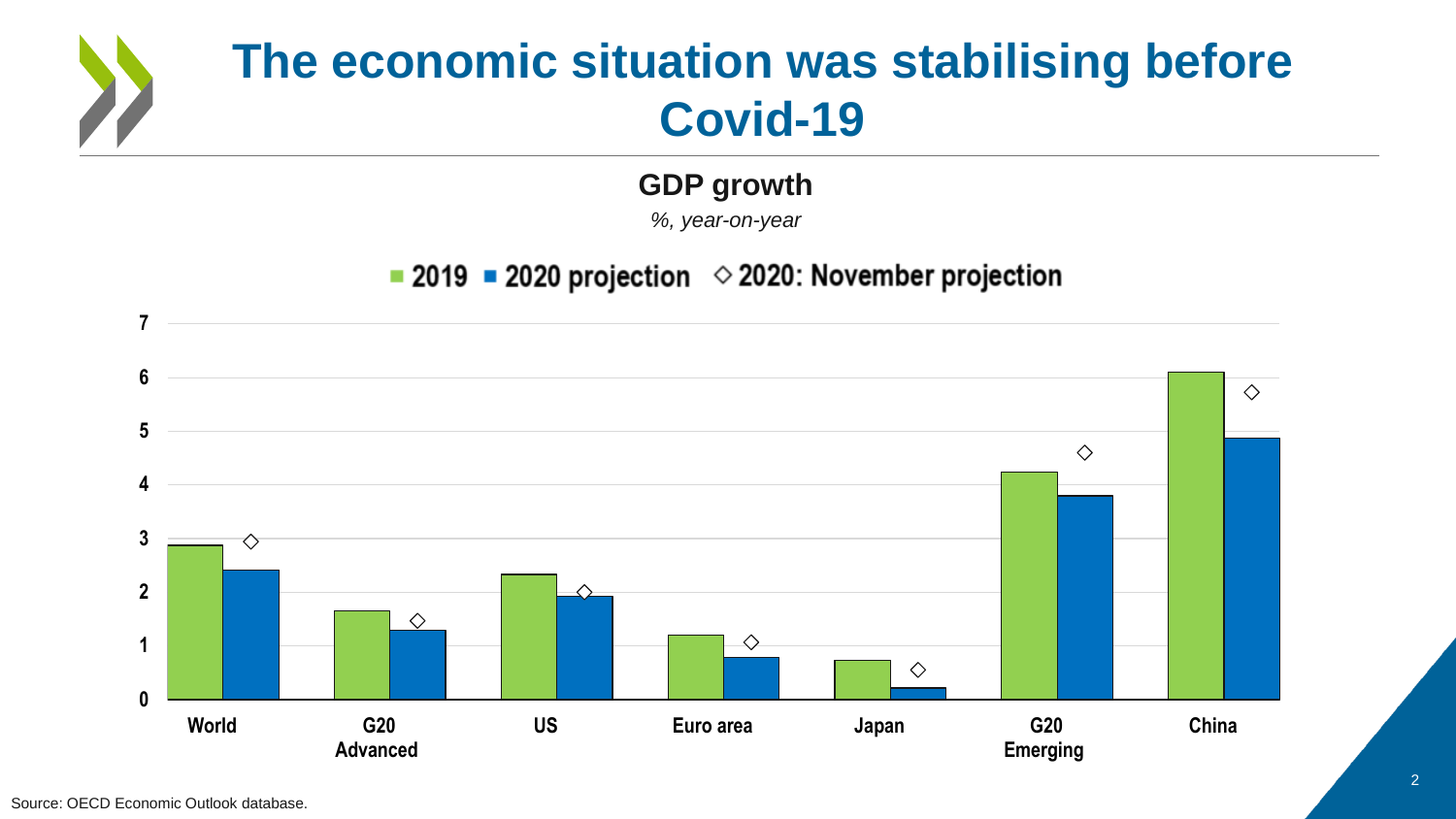

#### **Real GDP growth**

*%, year-on-year. Arrows indicate the direction of revisions since the November 2019 Economic Outlook*

|                             | 2019                         | 2020                            | 2021                |                                         | 2019   | 2020                      | 2021                        |
|-----------------------------|------------------------------|---------------------------------|---------------------|-----------------------------------------|--------|---------------------------|-----------------------------|
| <b>World</b>                | 2.9                          | $2.4 -$                         | 3.3                 | G20                                     | 3.1    | $2.7 -$                   | 3.5                         |
|                             |                              |                                 |                     |                                         |        |                           |                             |
| <b>Australia</b>            | 1.7                          | 1.8                             |                     | Argentina                               | $-2.7$ | $-2.0 -$                  | $0.7 \rightarrow$           |
| Canada                      | 1.6                          | $1.3 \bullet$                   | $1.9 -$             | <b>Brazil</b>                           | 1.1    | 1.7 $\blacktriangleright$ | $1.8$ $\blacktriangleright$ |
| Euro area                   | 1.2                          | 0.8                             | $1.2 \rightarrow$   | <b>China</b>                            | 6.1    | 4.9                       | $6.4 \triangleq$            |
| Germany                     | 0.6                          | $0.3 -$                         | $0.9 \rightarrow$   | India $1$                               | 4.9    | $5.1 -$                   | $5.6 -$                     |
| <b>France</b>               | 1.3                          | 0.9<br>$\blacktriangledown$     |                     | <b>Indonesia</b>                        | 5.0    | 4.8                       | $5.1 \blacktriangleright$   |
| <b>Italy</b>                | 0.2                          | $0.0 \rightarrow$               | $0.5$ $\rightarrow$ | <b>Mexico</b>                           | $-0.1$ | $0.7 -$                   | $1.4 -$                     |
| Japan                       | 0.7                          | $0.2$ $\bullet$                 | $0.7 \rightarrow$   | <b>Russia</b>                           | 1.0    | $1.2 \rightarrow$         | 1.3                         |
| Korea                       | 2.0                          | $2.0 \blacktriangleright$       | $2.3 \rightarrow$   | Saudi Arabia                            | 0.0    | 1.4 $\Rightarrow$         | $1.9 \text{m}$              |
| <b>United Kingdom</b>       | 1.4                          | 0.8<br>$\overline{\phantom{a}}$ | $0.8 -$             | <b>South Africa</b>                     | 0.3    | 0.6                       | $1.0 -$                     |
| <b>United States</b>        | 2.3                          | $1.9 -$                         | $2.1 \bullet$       | <b>Turkey</b>                           | 0.9    | $2.7 \bullet$             | $3.3 -$                     |
| downward by 0.3 pp and more | downward by less than 0.3 pp |                                 |                     | no change<br>upward by less than 0.3 pp |        | upward by 0.3 pp and more |                             |

Note: Difference in percentage points based on rounded figures. The European Union is a full member of the G20, but the G20 aggregate only includes countries that are members in their own right. 1. Fiscal years starting in April.

Source: OECD Economic Outlook database; and OECD calculations.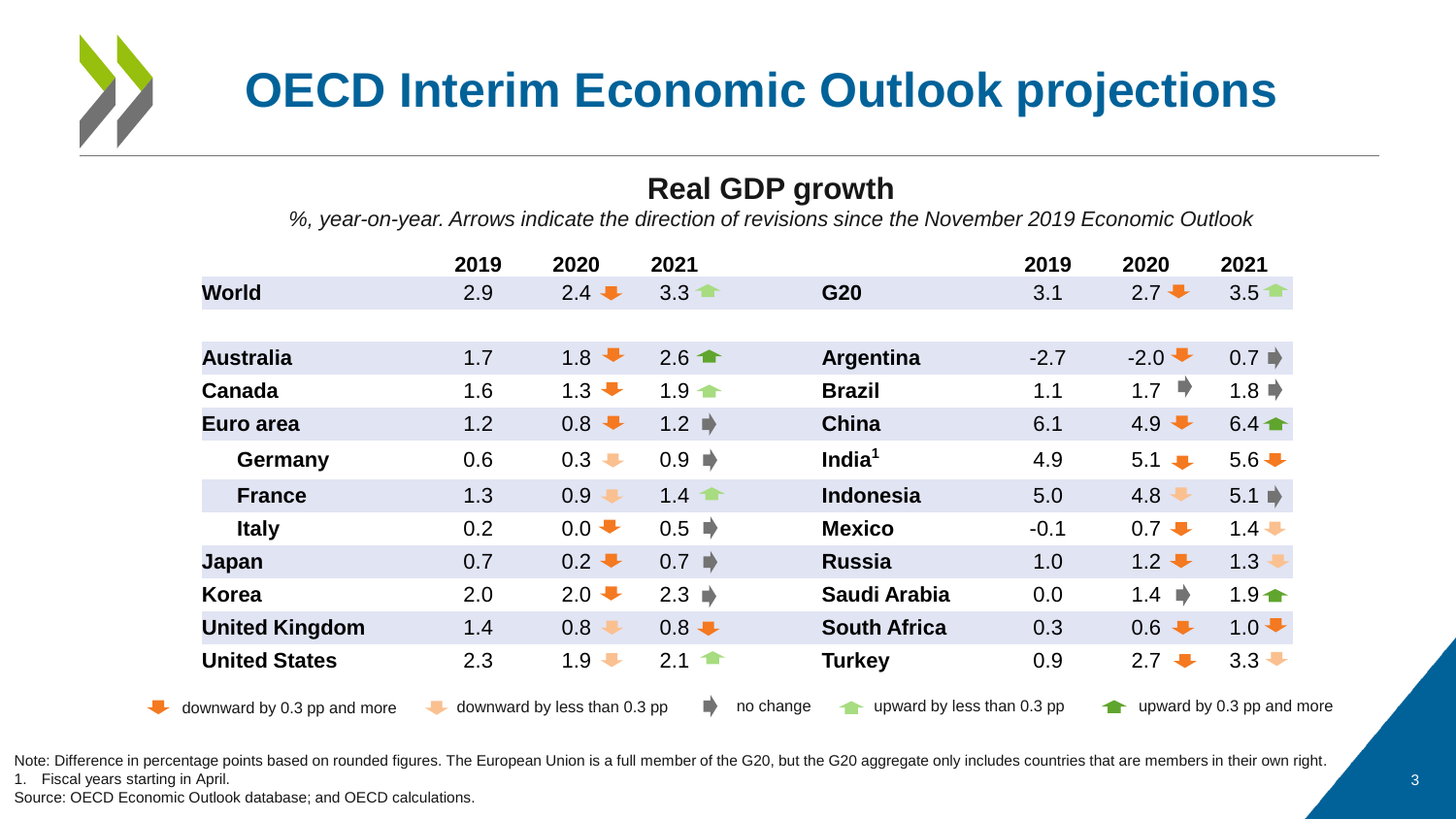# **Manufacturing appeared to have bottomed out**

**Global industrial production growth New orders in advanced economies**





Note: RHS: The last data point is February 2020.

Source: OECD Main Economic Indicators database; Markit; and OECD calculations.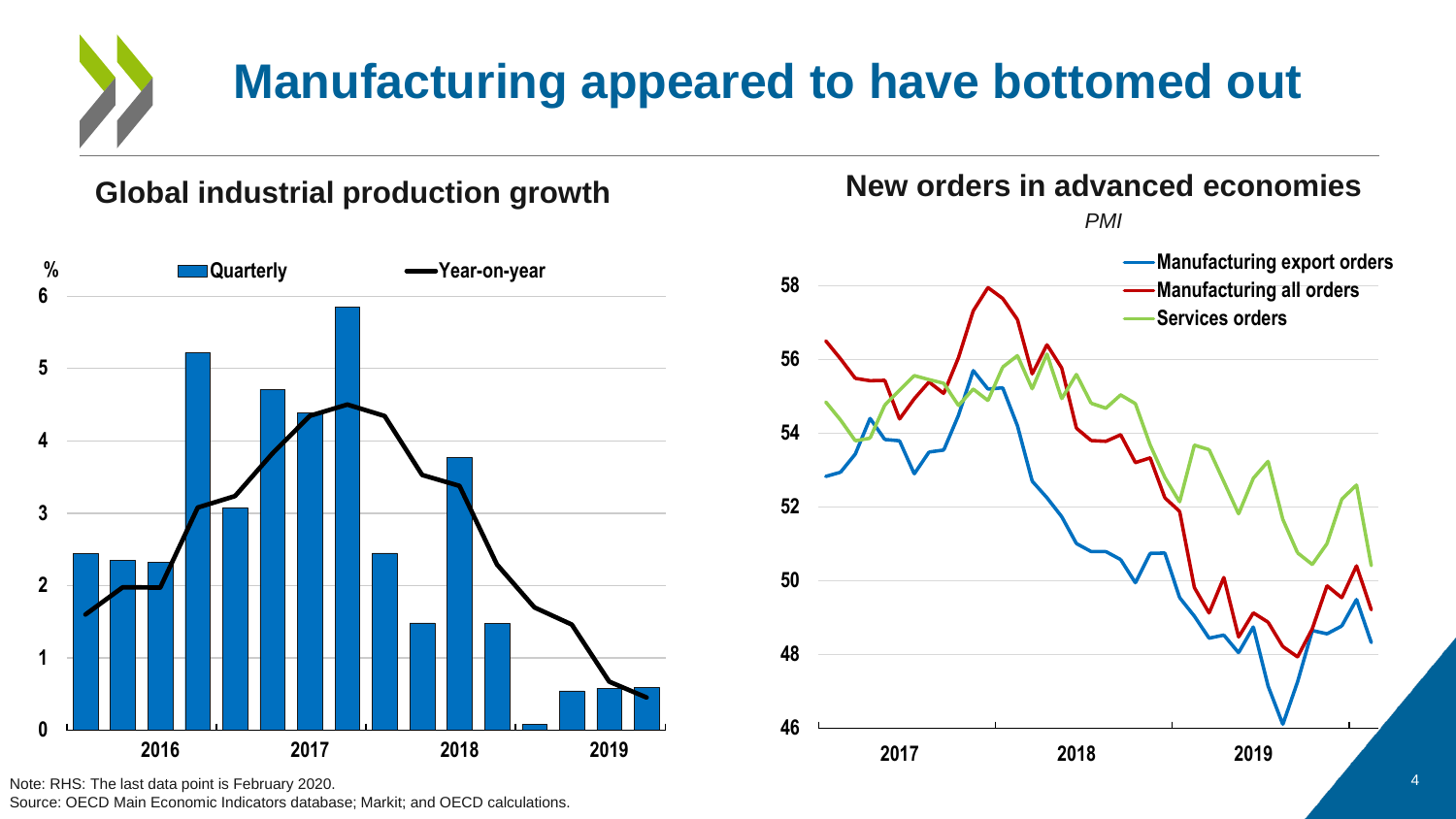## **Employment growth was also stabilising**



Note: Quarterly series are annualised. LHS: Data for retail sales are used in the majority of countries, but monthly household consumption is used for the United States and the monthly synthetic consumption indicator is used for Japan. Data for India are unavailable. Source: OECD Economic Outlook 106 Database.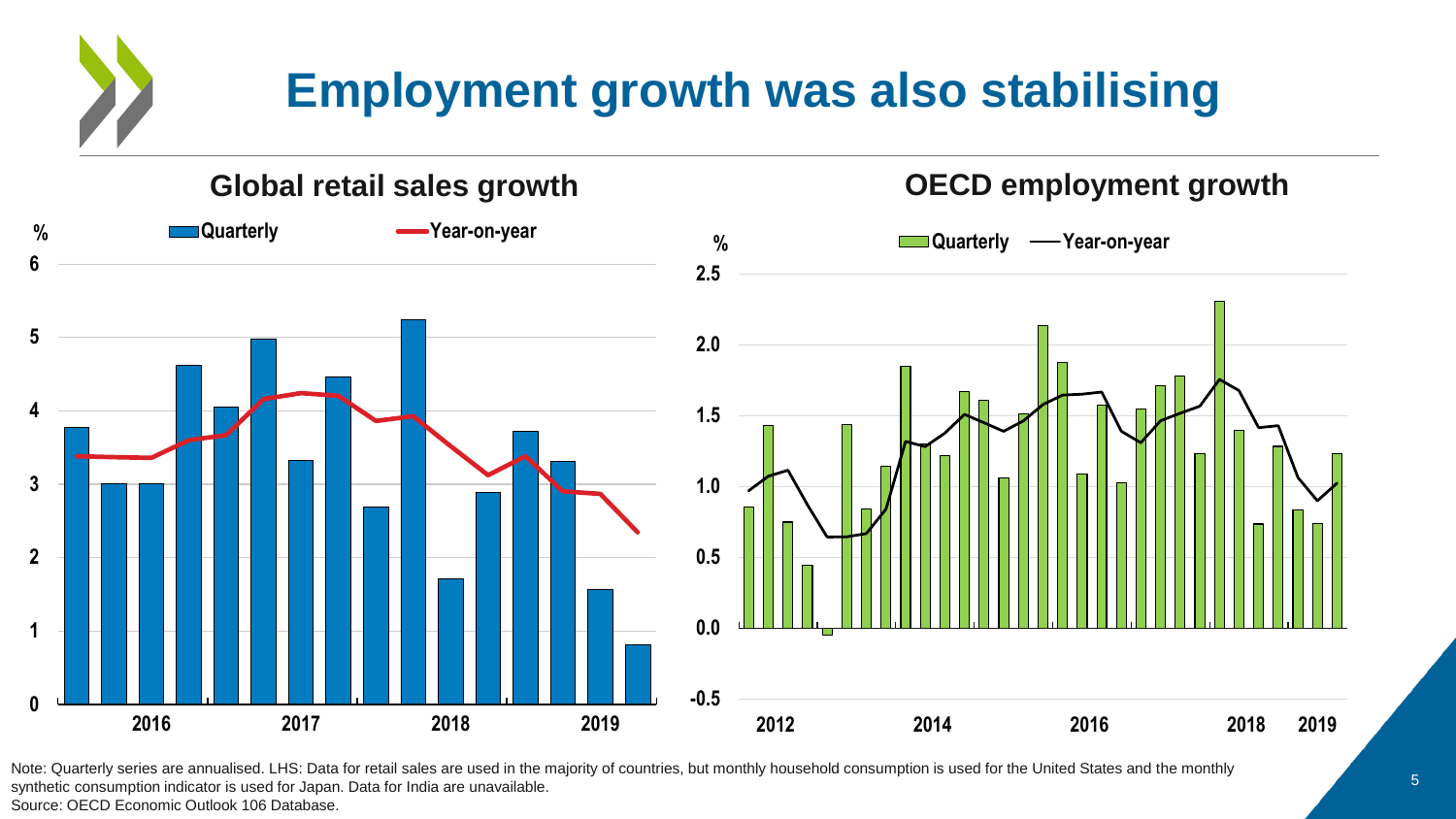

## ASSESSING THE ECONOMIC EFFECTS OF COVID-19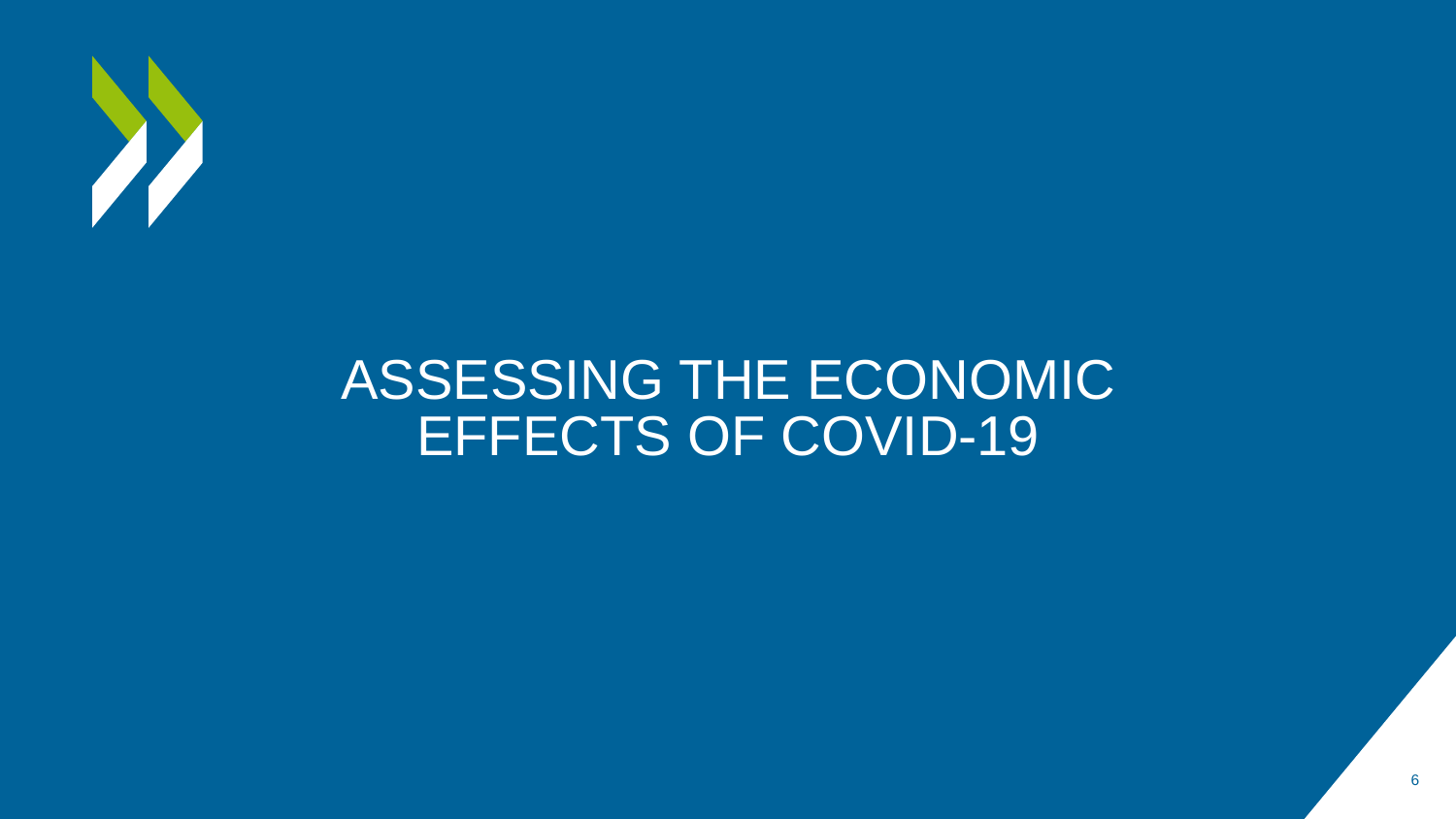

## **Economic channels**



7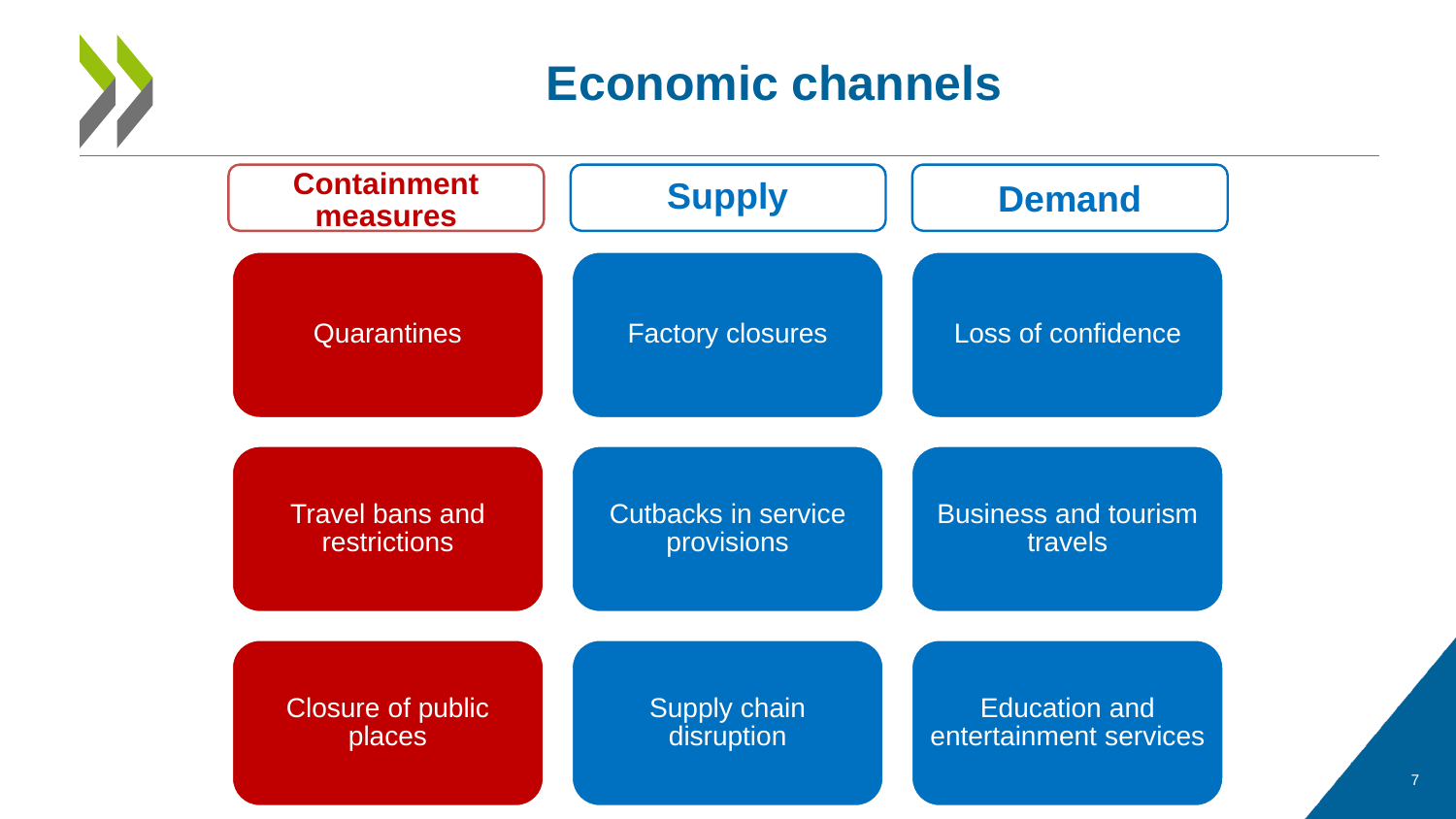## **Covid-19 will have a larger economic impact than the SARS episode in 2003**

#### **China is more integrated in the global economy**



#### *Share of China in world*

#### **China is a major commodity importer**

*Share of China in global demand for selected commodities*



Note: LHS: Estimates for global tourists are based on 2017 instead of 2019; estimates for global FDI are based on 2005/2018 instead of 2002/2019. Share of global GDP and trade in constant US dollars. Share of global FDI in current US dollars.

Source: OECD Economic Outlook database; OECD Global FDI in figures (2019); World Bank Group (2019), Commodity Markets Outlook, October; and OECD calculations.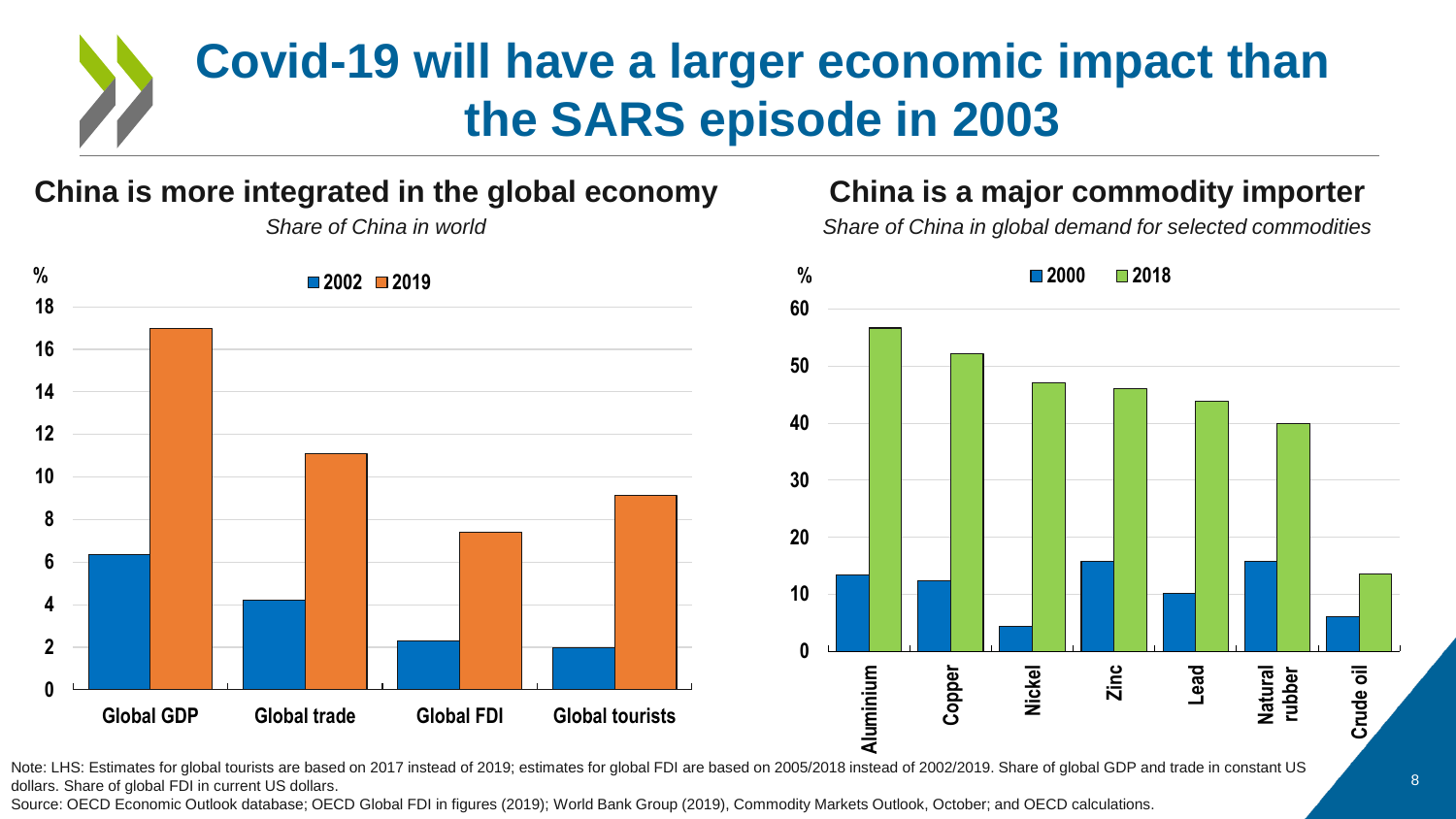# **The drop in Chinese travellers will hit hard**

**Travel services to China and Hong Kong-China, as a share of GDP**



Note: Data for Singapore and Thailand are for spending by foreign tourists in the country. Data for Hong Kong-China are for 2017. Source: OECD Economic Outlook database; OECD Trade in Services by Partner Country; Eurostat; Singapore Tourism Board; and Ministry of Tourism and Sports, Thailand.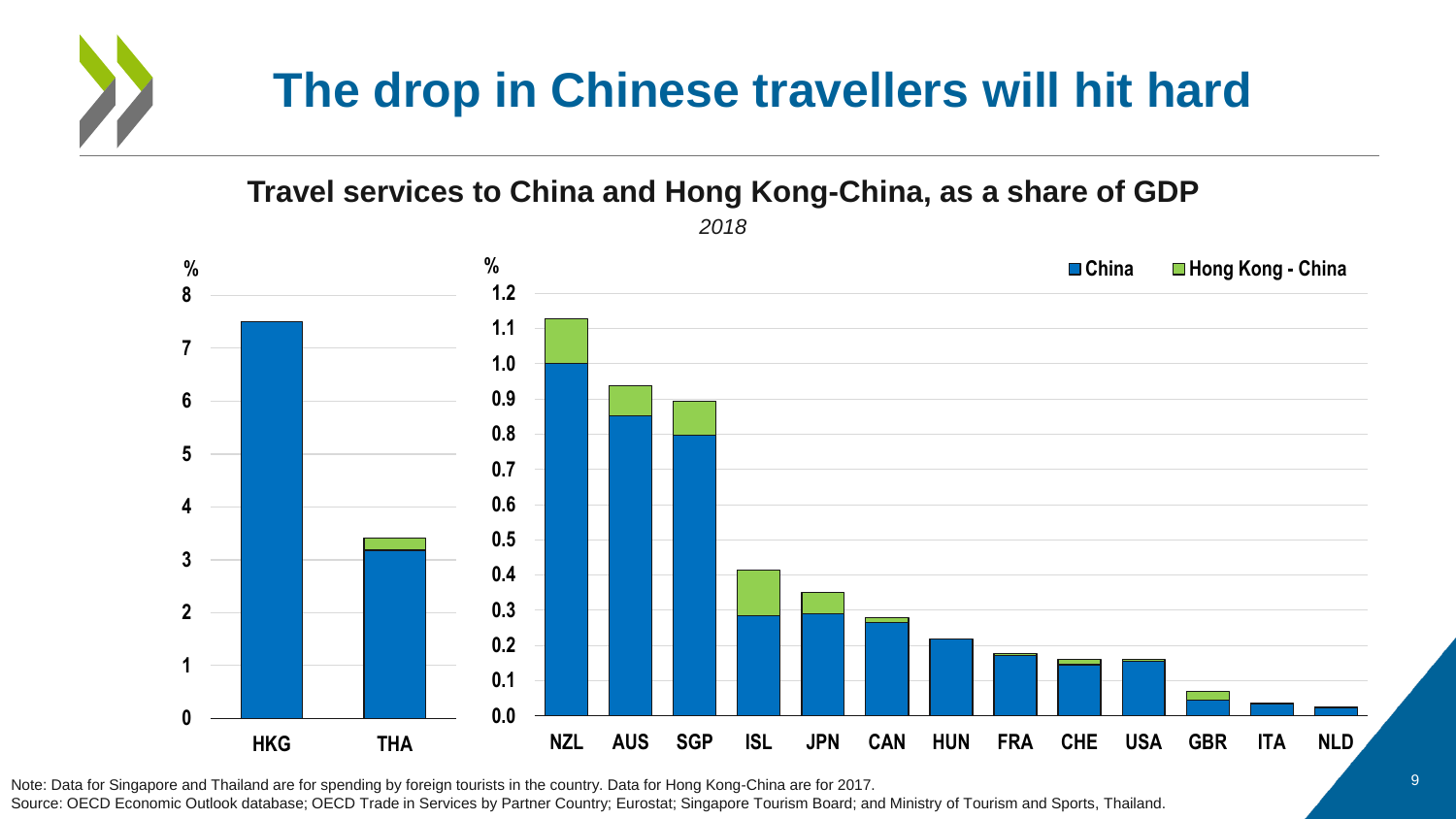## **Supply chains are vulnerable**

#### **Value added trade flows between China and key partners**



Note: 2015 data. \*DAE refers to Dynamic Asian Economies: Chinese Taipei; Hong-Kong, China; Malaysia; Philippines; Singapore; Thailand and Vietnam. Source: OECD Trade in Value Added database; and OECD calculations.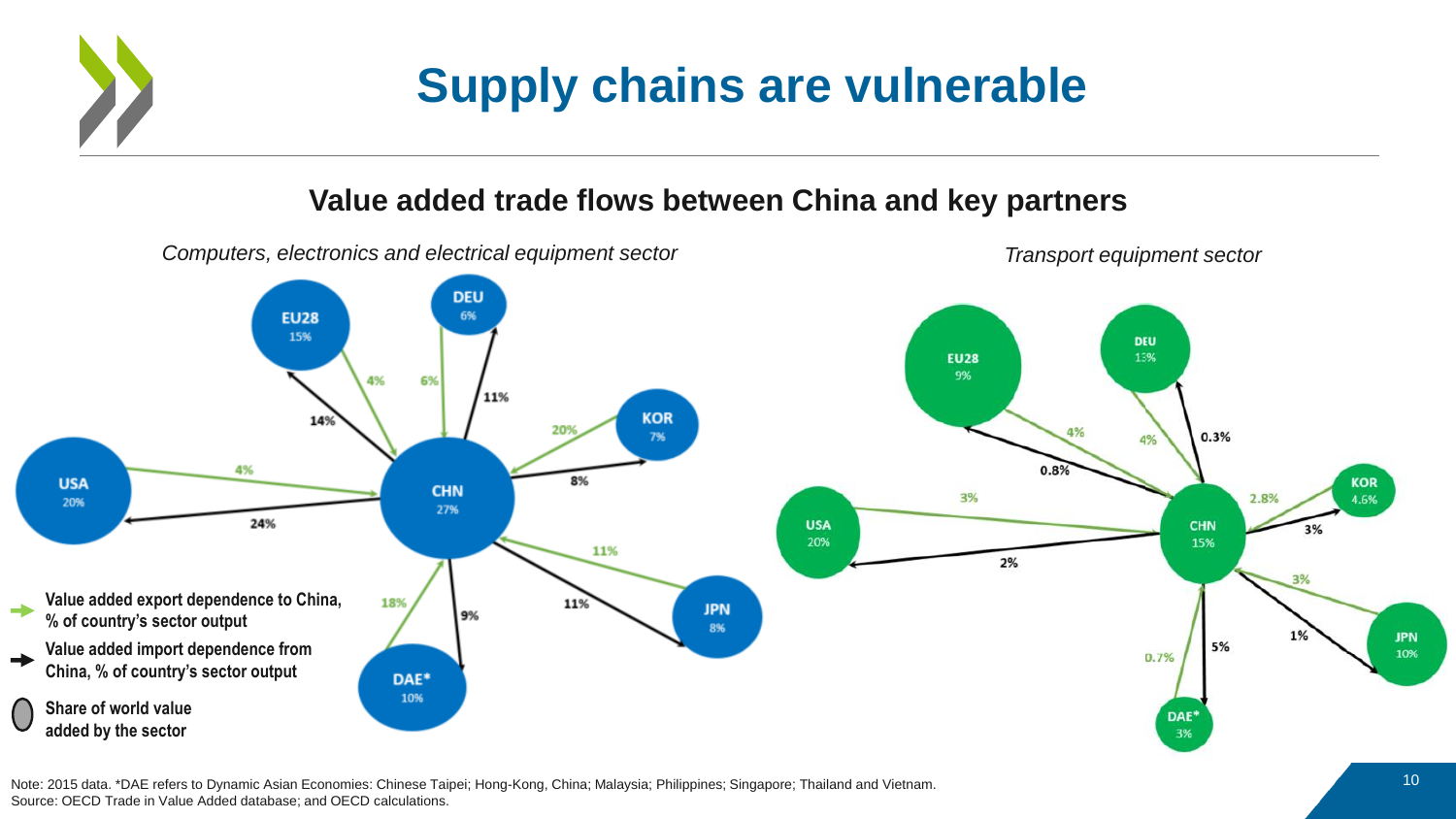

## **The fall in Chinese demand will have important costs**

#### **Contained outbreak scenario**

#### **World GDP in 2020**

*% difference from baseline and contributions in % pts*



Note: This simulation shows the impact of a 4% fall in domestic demand in China and Hong Kong-China in 2020Q1 and a 2% decline in 2020Q2, plus declines of 10% in global equity and non-food commodity prices in the first half of 2020, and a 10 bps rise in investment risk premia in all countries in the first half of 2020. All shocks are assumed to fade away gradually by early 2021. Source: OECD calculations using the NiGEM global macroeconomic model.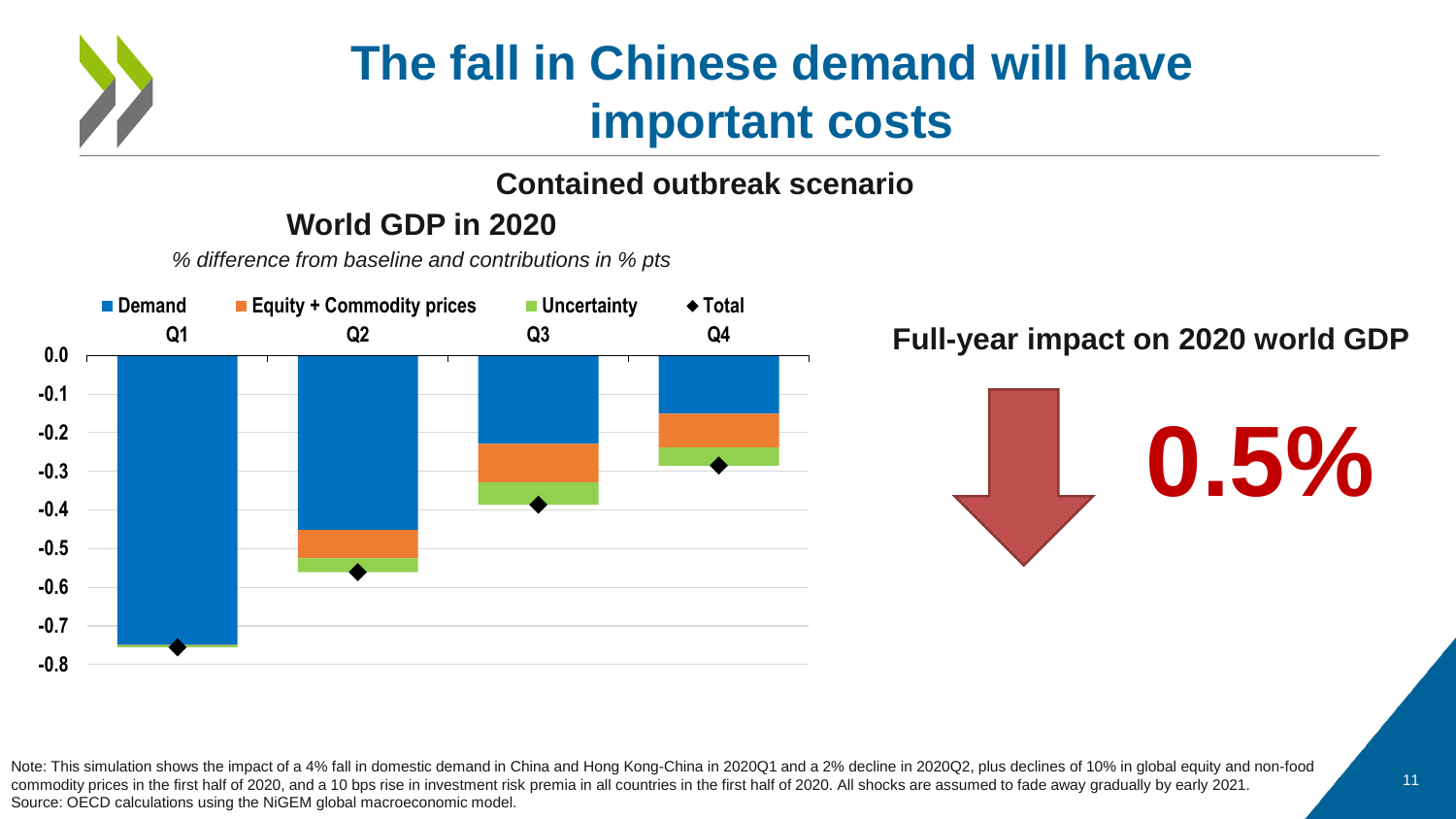## **Costs are much higher if the epidemic spreads through Asia-Pacific and the Northern Hemisphere**

#### **Downside scenario**

#### **World GDP in 2020**

*% difference from baseline and contributions in % pts*



Note: This simulation shows the impact of a 4% fall in domestic demand in China and Hong Kong-China in 2020Q1 and a 2% decline in 2020Q2, plus a 2% domestic demand fall in most other Asia-Pacific countries and advanced Northern hemisphere countries in 2020Q2 and 2020Q3,plus declines of 20% in global equity and non-food commodity prices in 2020, and a 50 bps rise in investment risk premia in all countries in 2020. These shocks are assumed to decline gradually through 2021. Source: OECD calculations using the NiGEM global macroeconomic model.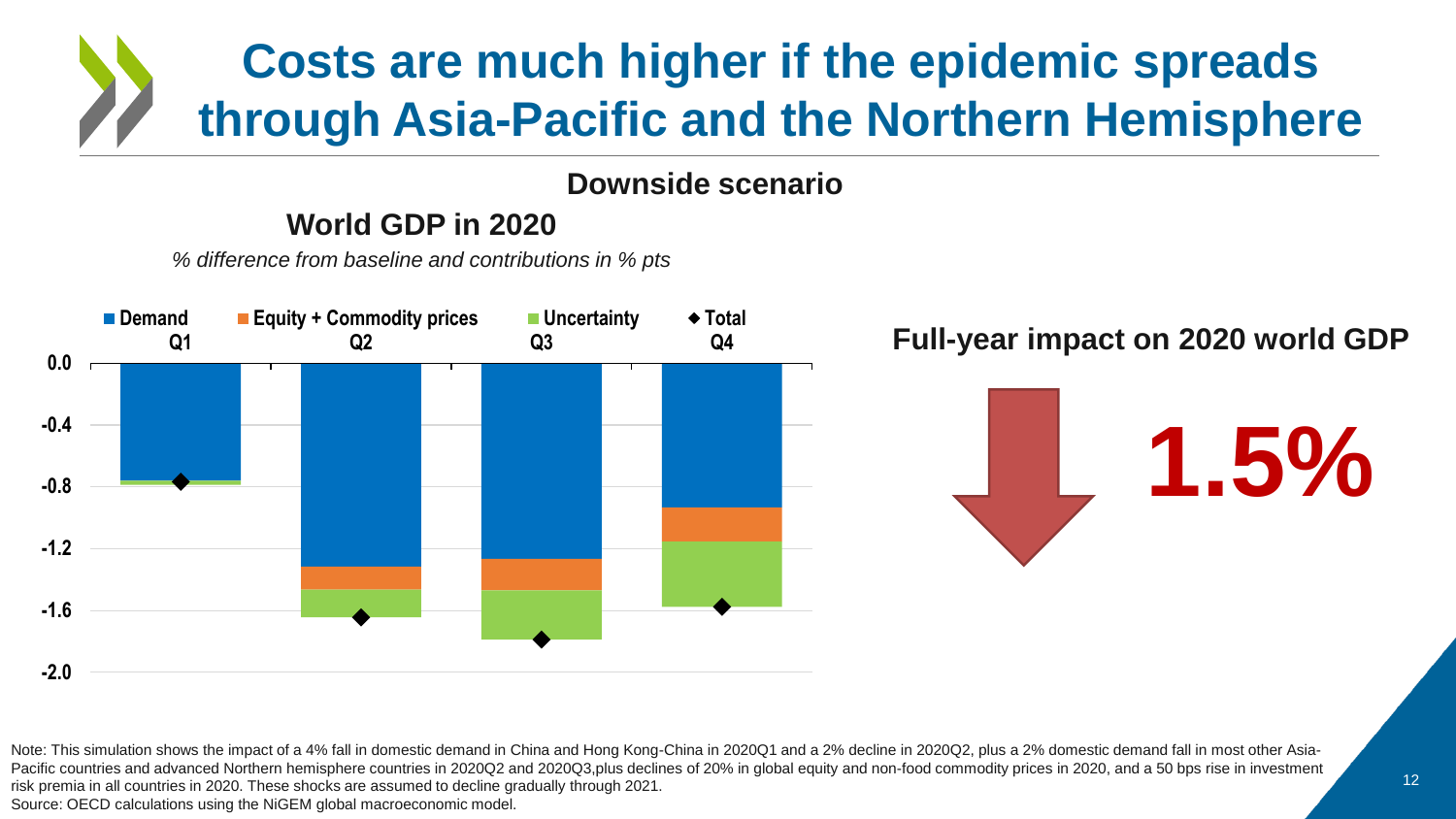# **The decline in global growth hitting all affected regions**

#### **Regional impact of downside scenario**

*Contributions to change in world GDP in 2020, % pts*



Note: This simulation shows the impact of a 4% fall in domestic demand in China and Hong Kong-China - in 2020Q1 and a 2% decline in 2020Q2, plus a 2% domestic demand fall in most other Asia-Pacific countries and advanced Northern hemisphere countries in 2020Q2 and 2020Q3, plus declines of 20% in global equity and non-food commodity prices in 2020, and a 50 bps rise in investment risk premia in all countries in 2020. These shocks are assumed to decline gradually through 2021. Commodity exporters include Argentina, Brazil, Chile, Russia, South Africa and other non-OECD oilproducing economies.

Source: OECD calculations using the NiGEM global macroeconomic model.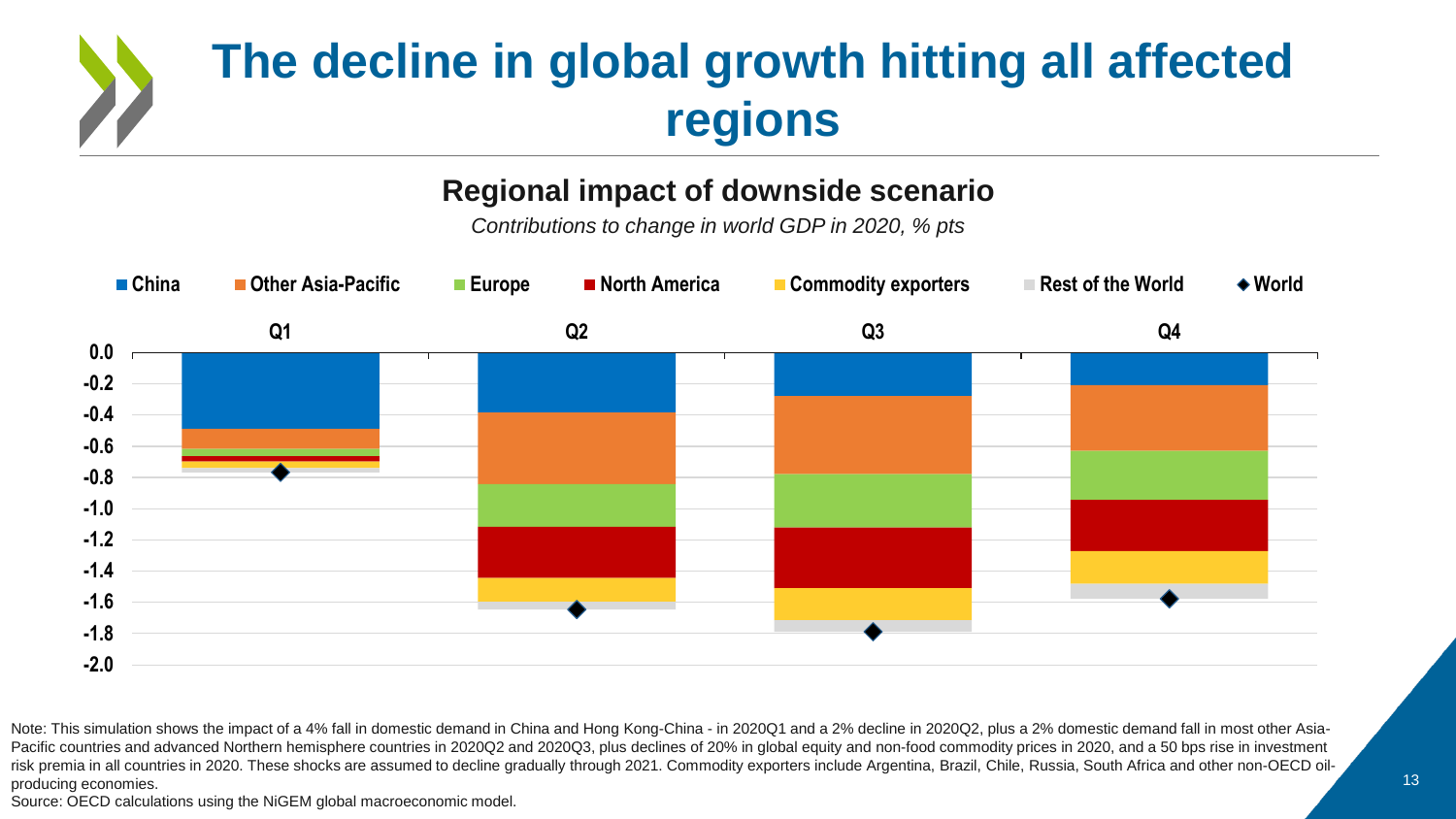# **Loss of confidence can intensify financial stress**

#### **Corporate credit defaults could rise**

*Corporate bond issuance in EMEs, 2018 USD billion*



#### **Financial volatility has increased**



Note: VIX refers to the Chicago Board Options Exchange Market Volatility Index. MOVE refers to the Merrill Lynch Option Volatility Estimate index. Source: OECD (2019), *Corporate Bond Markets in a Time of Unconventional Monetary Policy*; Balestra (2018); Thompson Reuters; and OECD calculations.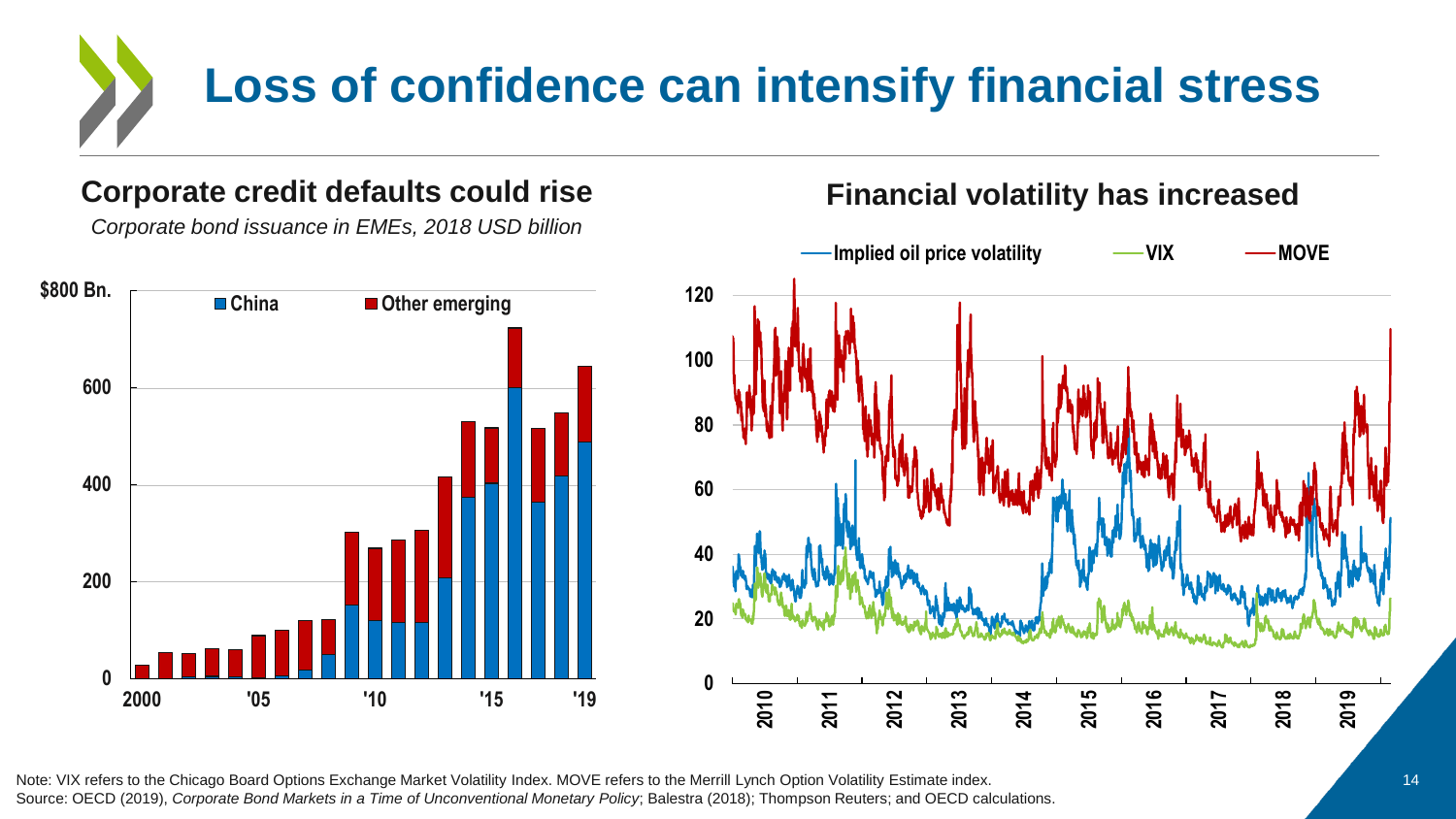

# GOVERNMENTS MUST ACT NOW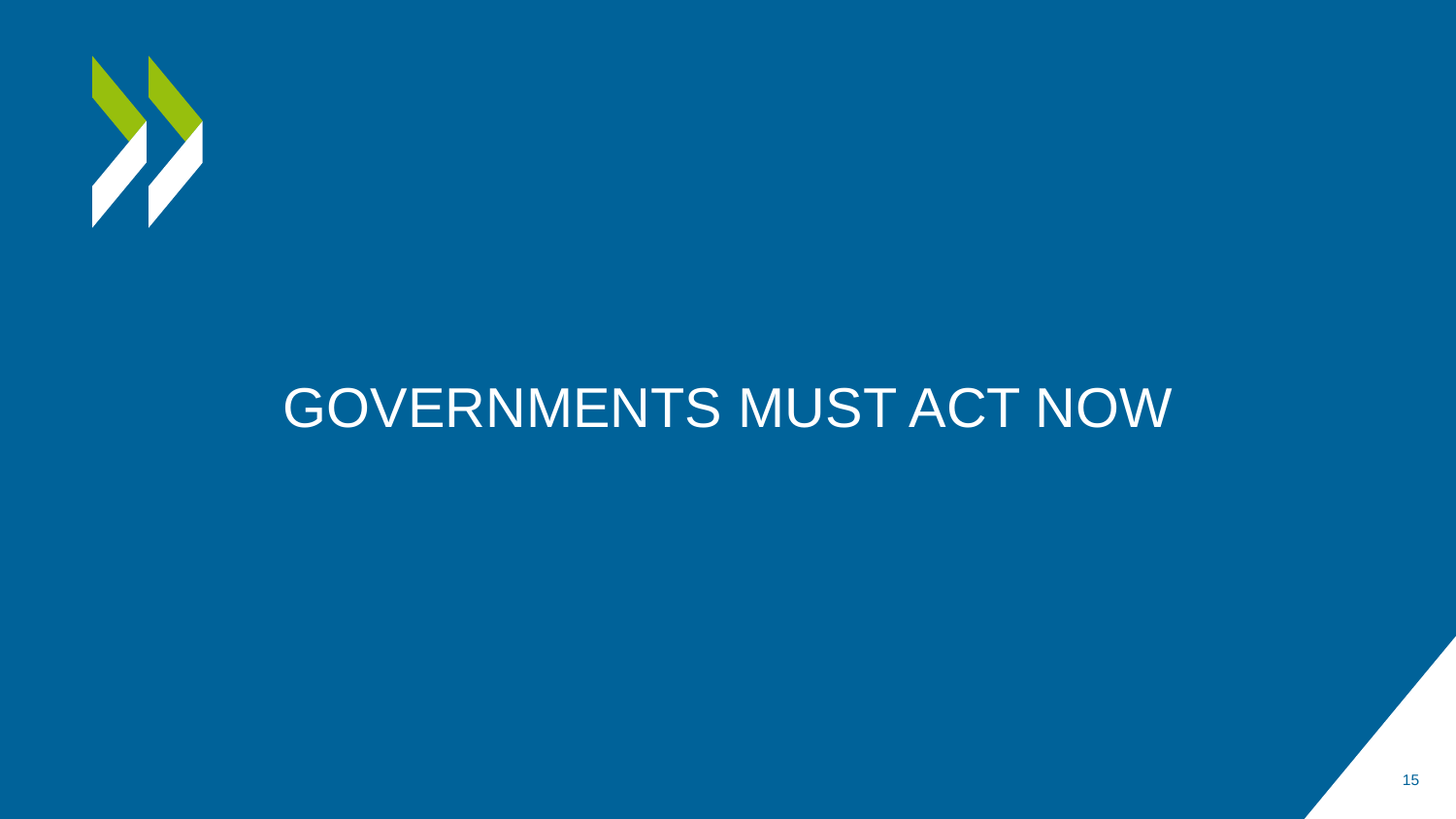

## **Policy options to address economic implications**

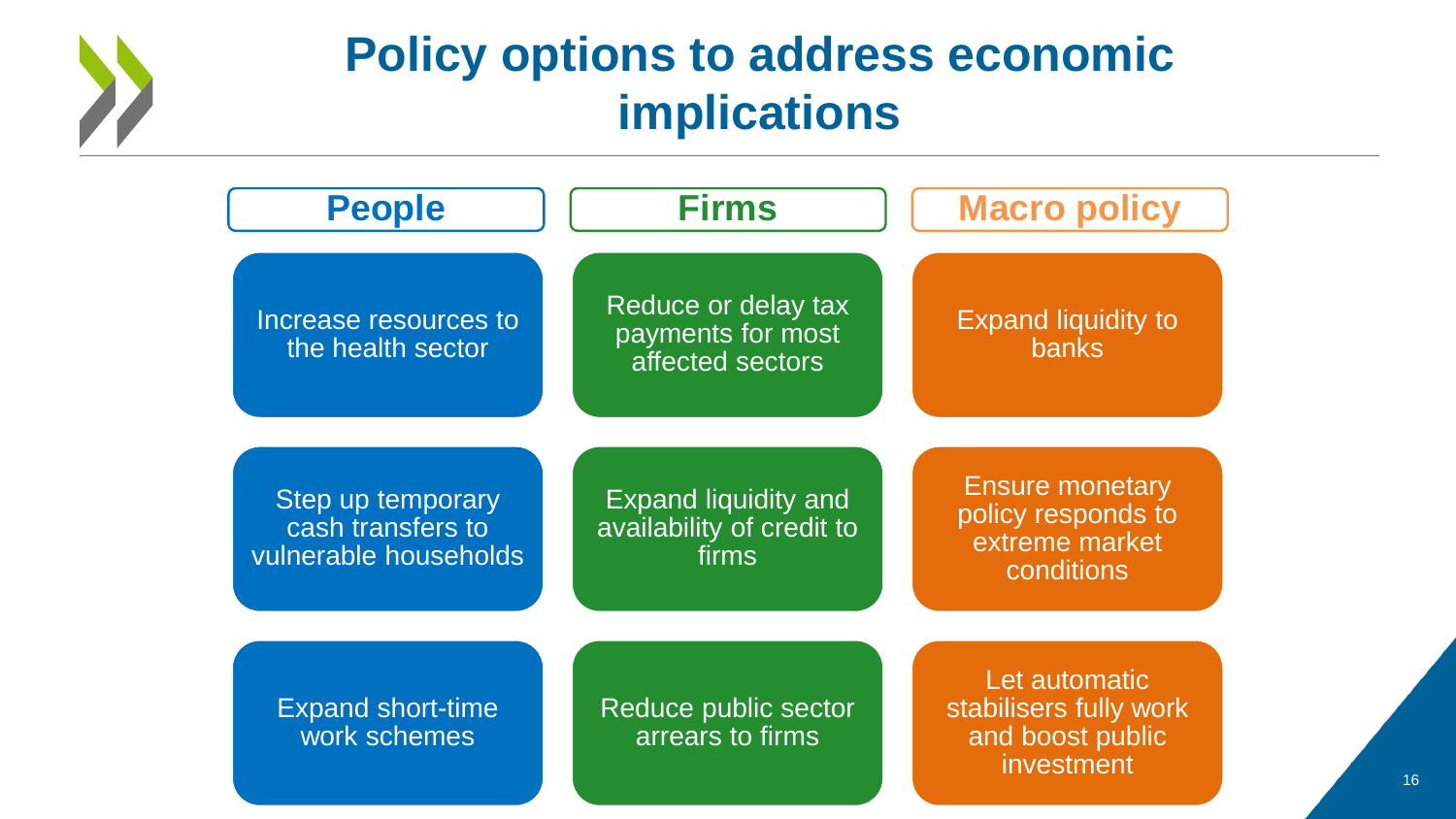## **Policy coordination would provide the most effective stimulus**

#### **GDP in median G20 economy**

*% difference from baseline and contributions in % pts*



Note: Scenario with all G20 economies simultaneously undertaking changes to fiscal, monetary and structural policies. Countries undertake additional debt-financed public expenditure of 0.5% of GDP for three years, monetary policy becomes more accommodative in economies with policy interest rates above zero (all countries excluding Japan, France, Germany and Italy) and productivityenhancing structural reforms raise total factor productivity by 1% after five years. Confidence is modelled by a 50 basis point reduction in investment and equity risk premia for two years. Source: OECD calculations using the NiGEM global macroeconomic model.